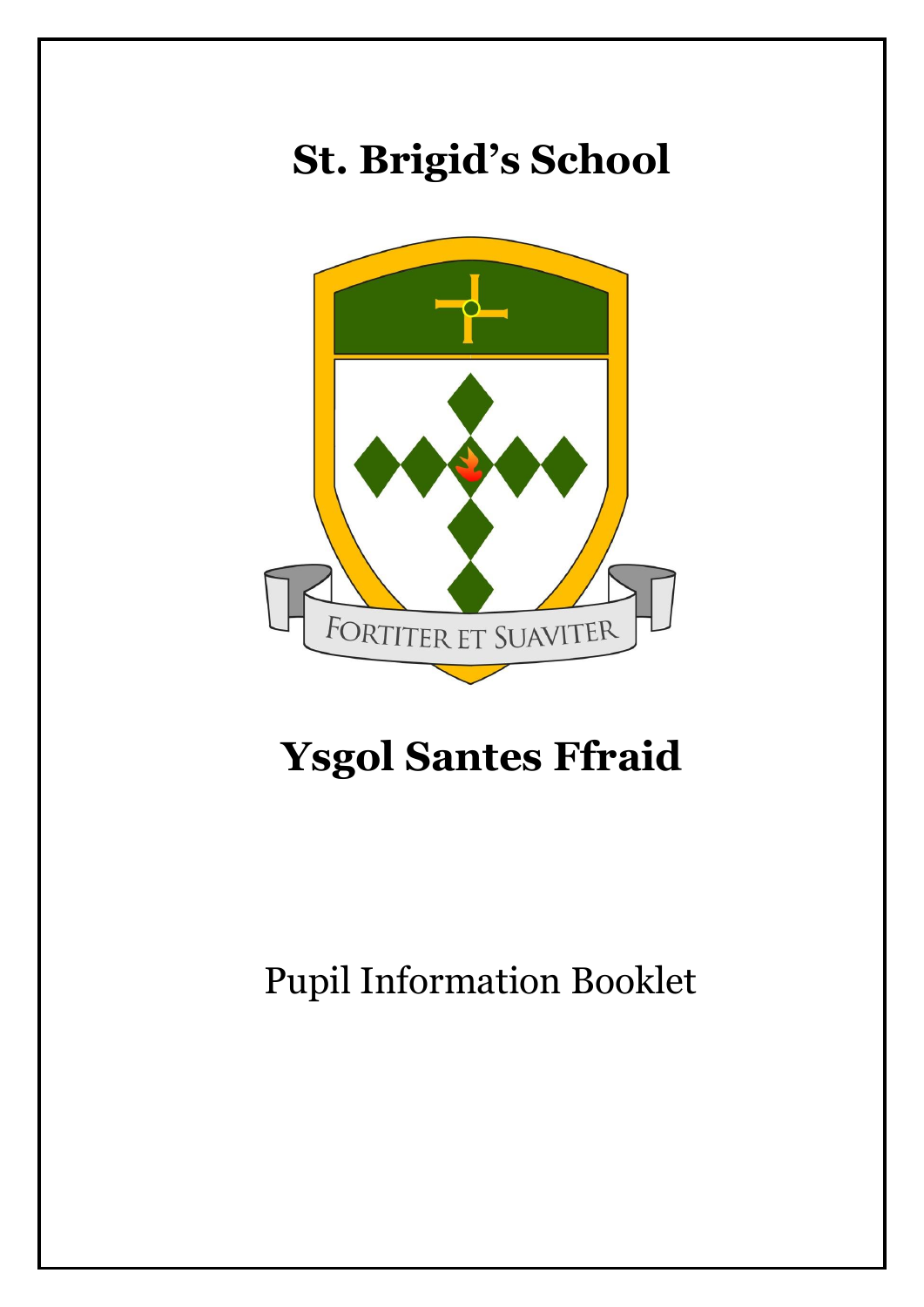

We are looking forward to welcoming you back to school but need to let you now that things will look and be a little different here for a while. We have created this booklet to help explain to you some of the new rules we will have St Brigid's School. These new rules are here because of the coronavirus and, if we follow these rules as best we can, it will help us to stop the spread of coronavirus at school.

We know things will be tough, they will be different, you might not get to see all your friends and do all the things you used to do in school, but it is very important that we all work together, try our best and use this time to see how we get on.

#### **Arriving at school**

- Come to school in your home clothes appropriate for school.
- You will be met by a member of staff in the car park and shown where to go.
- Always follow the one way system around the school.
- You will be taken to wash/sanitize your hands and then you will go to your room for the morning – this might not be your own classroom but don't worry!!
- 
- You will stay with the same teacher all morning this might not be your usual class teacher but it will be a member of staff you know.
- Wave, smile and say hello to your friends from the safety of your desk or safe area.
- Stay in your classroom and with your group at all times.
- Raise your hand if you need attention.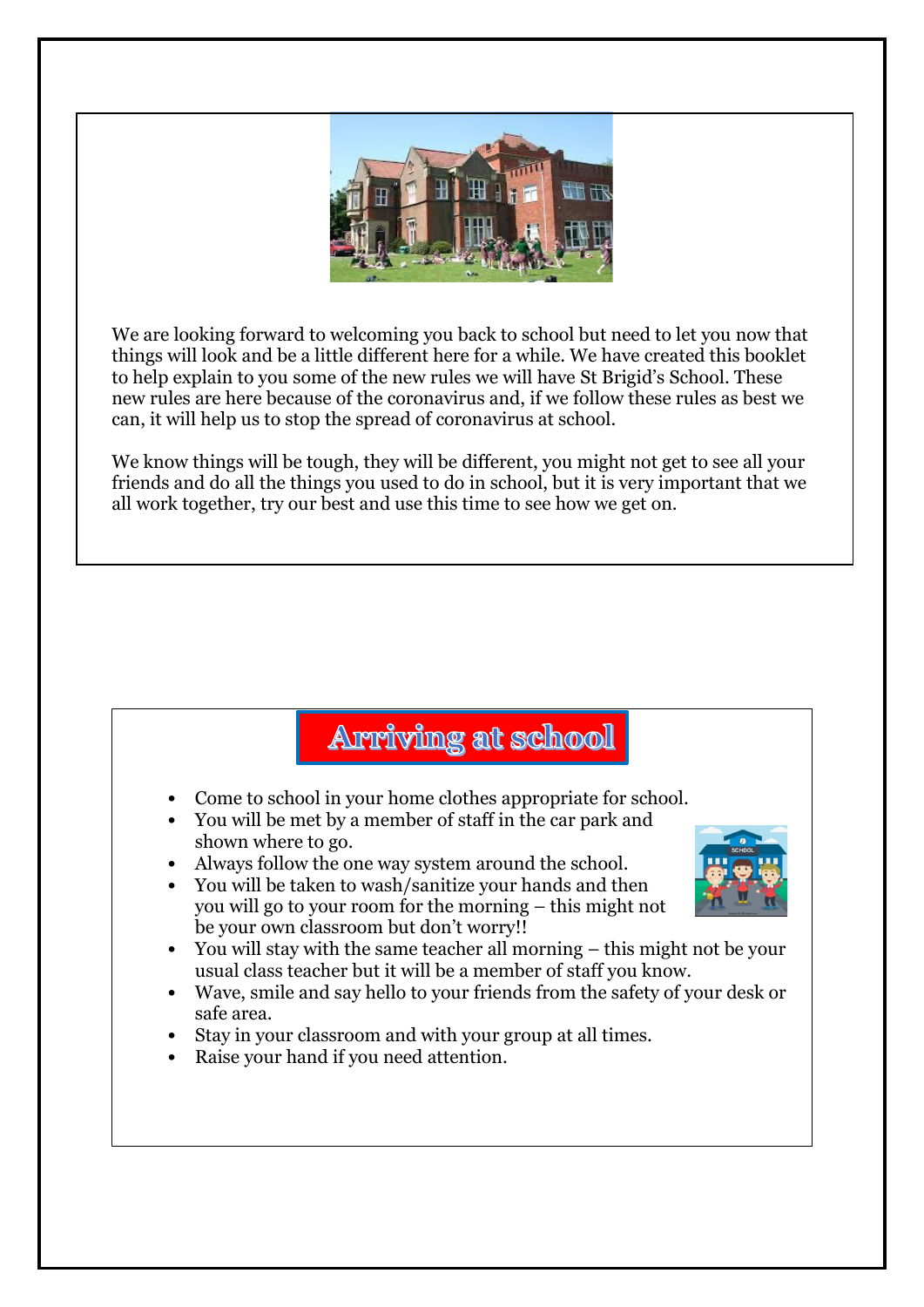### **Break Times**



- Wash/sanitize your hands before eating your snack.
- Exit class through doors leading directly outside.
- At break time, stay within your group, have fun and try to keep apart.
- Stay 2m away from your classmates.
- Wash /sanitize your hands on return from break.
- If it is wet at break time: stay in class and sit at your table.

#### **Lunchtimes**

If you are staying for lunch ….

- Wash/sanitize your hands before eating.
- Sit at your allocated table in the classroom to eat.
- 
- Your table will be wiped clean before and after eating. • Dispose of rubbish in your lunchbox or the bin provided.
- Wash your hands after eating.
- Don't share food.
- Use your own water bottle for drinking.

# Toilet



- Use the toilet allocated to your group only.
- Toilet breaks are timetabled but if you need to go, you go!
- Only one pupil in the toilets at any one time.
- Wash your hands in the allocated sink.
- Follow the one way system.
- Wash your hands with soap and hot water for at least 20 seconds.
- Dry your hand thoroughly.
- Wash/sanitize your hands regularly throughout the  $day -$

arriving at school, before and after eating, after break.

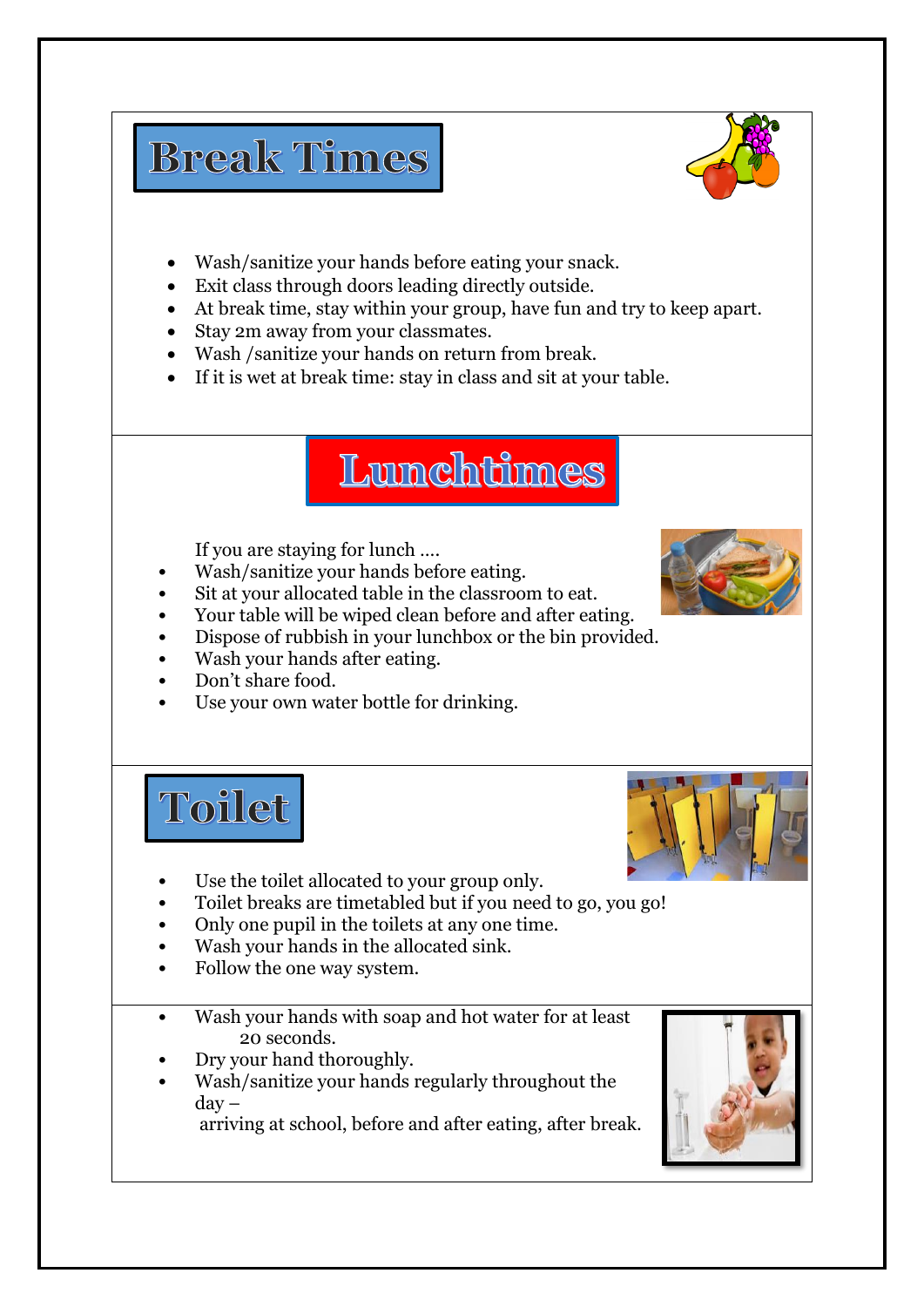